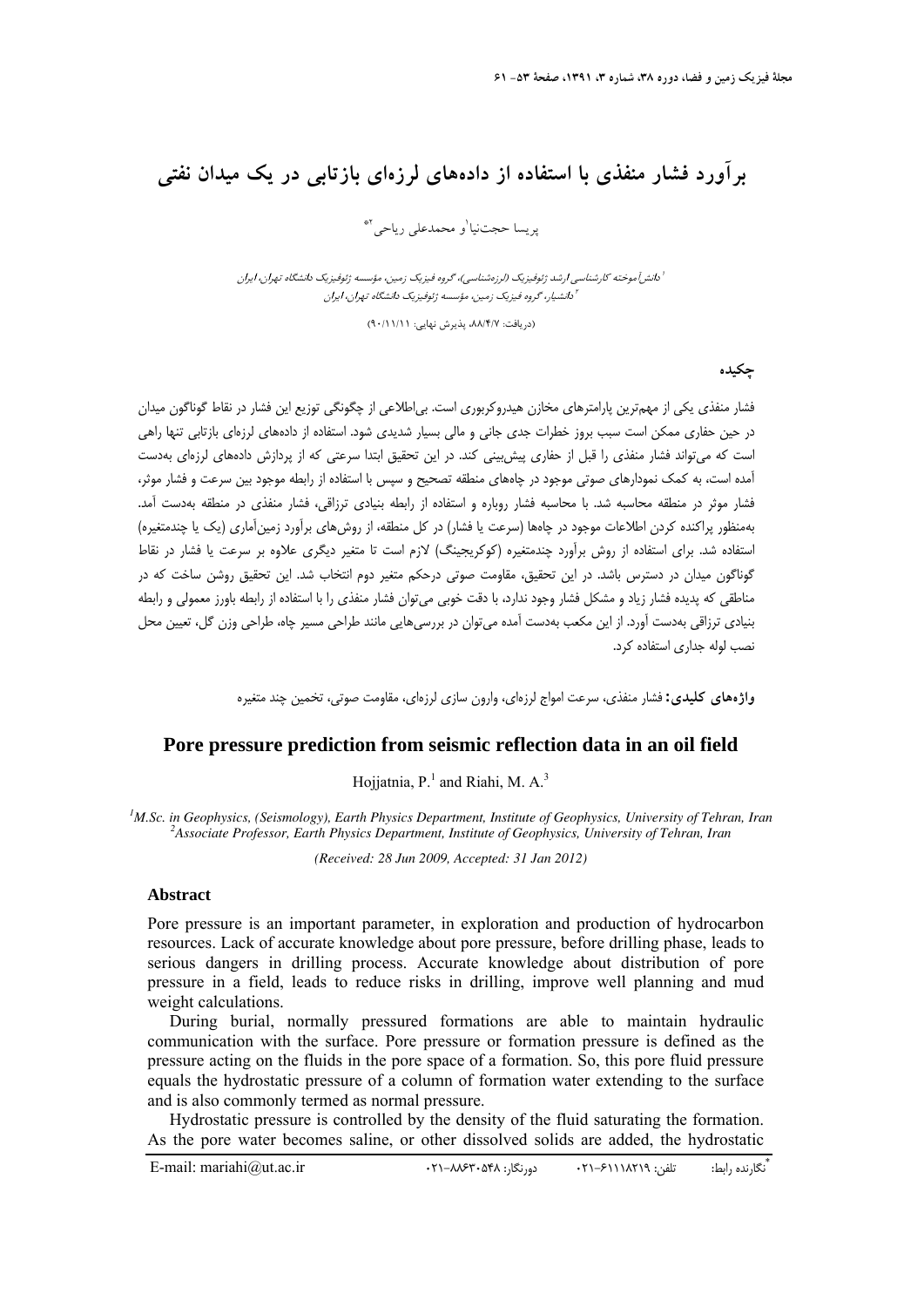pressure gradient will increase.

Also, sonic velocity, density and resistivity of a normal pressured formation will generally increase with depth of burial and the way such rock properties vary with burial under normal pore pressure conditions is termed its normal compaction trend. Pore pressure gradient is defined as the ratio of the formation

pressure to the depth and is usually displayed in units of psi/ft or equivalent mud weight units in pounds per gallon (ppg). Overburden pressure at any depth is the pressure that results from the combined weight of the rock matrix and the fluids in the pore space overlying the formation of interest. Overburden pressure increases with depth and is also called the vertical stress. Effective pressure is defined as the pressure acting on the solid rock framework. Terzaghi defined it as the difference between the overburden pressure and the pore pressure. Effective pressure thus controls the compaction that takes place in porous granular media including sedimentary rocks and this has been confirmed by laboratory studies.

 The only method for predrill predicting pore pressure is based on the use of 3D seismic data. In this study, seismic velocity obtained from processing methods, will be calibrated with regard to sonic velocities measured at wells. Then using the relation between effective pressure and velocity the effective pressure is calculated. In order to distribute the velocity and pressure quantities in the whole field, we use geostatistical estimation methods (krigging or co-krigging). For using co-krigging we need to have more than one variable. We use acoustic impedance as the second variable. For this purpose firstly the 3D seismic volume was inverted to obtain an acoustic impedance. Usage of multi-variable estimation will consider lithologic and geologic variations of the layers and we have a better estimation in comparsion with one-variable estimate. The 3D pore pressure cube was constructed using these calibrated velocities. The validation of the results illustrates a successful pore pressure prediction in this carbonate field.

We also include some of definitions here for convenience.

**Key words:** Pore pressure, Seismic velocity, Seismic inversion, Acoustic Impedance, Multi-variable estimation

منفذي در يك منطقه به دلايل زيادي حائز اهميت است. در مناطق داراي فشار زياد، اغلب بين فشار شاره و فشار شكست مخزن اختلاف كمي وجود دارد. براي كنترل حفاري، وزن گل حفاري بايد در اين بازه قرار بگيرد. اگر فشار ناشي از گل حفاري كمتر از فشار شاره سازند باشد، شاره از سازند به چاه نفوذ پيدا ميكند و اين مسئله باعث فوران و از دست رفتن چاه ميشود. از سوي ديگر اگر فشار گل حفاري بيشتر از فشار سازند باشد، سبب ميشود تا ديواره سازند دچار شگستگي شود و گل حفاري از دست برود.

با توجه به مطالبي كه گفته شد، اهميت پيشبيني فشار

فشار منفذي يكي از مهمترين پارامترهاي مخزن در بحث اكتشاف و حفاري اكتشاف منابع هيدروكربوري است كه اطلاع از چگونگي توزيع آن در منطقه براي حفاري ايمن و اقتصادي ضرورت دارد. اين كميت به فشاري اطلاق ميشود كه روي شارههاي موجود در فضاي خالي يك سازند وارد ميشود. علاوهبراين آگاهي از مقدار فشار منفذي باعث ميشود تا با طراحي صحيح وزن گل حفاري و پوشش جداره چاهها (Well casing)، بتوان فشارهاي غيرعادي (pressure Abnormal (خطرآفرين را كنترل كرد. فشار غيرعادي يكي از مفاهيم مهم در اكتشاف و بهرهبرداري از منابع عميق است. آگاهي از مقدار فشار

**1 مقدمه**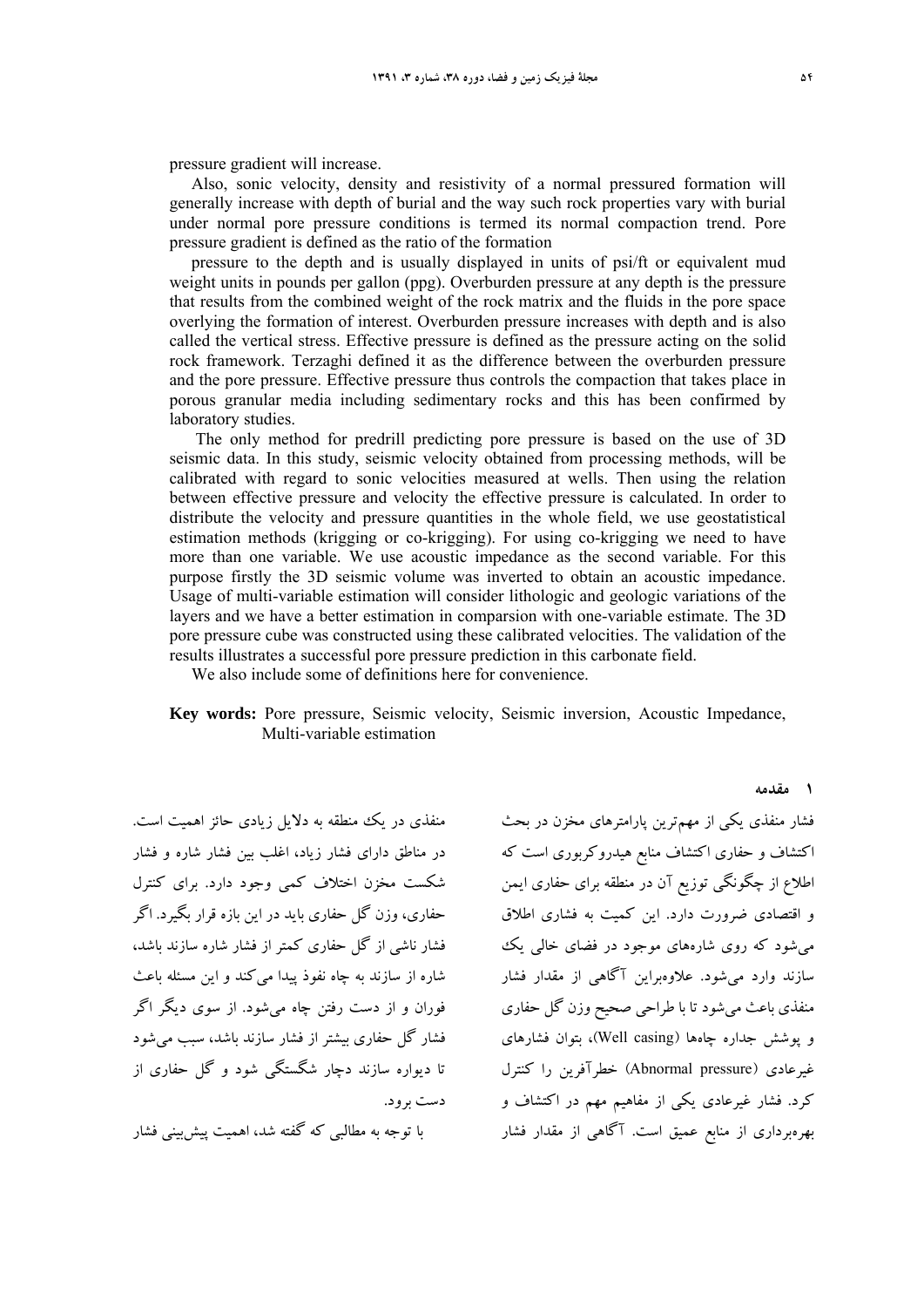منفذي و آگاهي از وجود مناطق داراي فشار غيرعادي تا حدود زيادي آشكار ميشود. علاوهبراين، وجود اطلاعات فشاري در منطقه به برآورد كارايي يك تله نفتي، يافتن مسيرهاي مهاجرت هيدروكربن در سازند، شناسايي تلههاي چينهاي و وضعيت پوشسنگها كمك شاياني مي كند.

براي پيشبيني فشار منفذي روشهاي زيادي وجود دارد كه بهطوركلي به دو دسته تقسيم ميشوند: يك دسته روشهايي كه فشار را مستقيماً اندازهگيري ميكنند، مثل آزمايشهاي درونچاهي. دسته ديگر روشهايي هستند كه با اندازهگيري مقدار انحراف خصوصيات فيزيكي سازند نسبت به حالت نرمال و واسنجي كردن مقدار اين تغييرات با تغيير فشار، فشار را اندازهگيري ميكنند (چوپرا و هافمن، 2006). واضح است كه دقيقترين مقدار فشار با كمك روش آزمايشهاي درونچاهي بهدست ميآيد. همچنين استفاده از نمودارهاي چاهپيمايي (Well logging، لرزهنگاري درونچاهي (Borehole seismic)، نيمرخ لرزهنگاري قائم (Vertical seismic profiling) و لرزهنگاري سطحي (Surface seismic) از ديگر روشهاي موجود هستند (بدري و همكاران، 2000).

بهجز روش استفاده از دادههاي لرزهاي، ساير روشها مستلزم حفر چاه در منطقهاند و اين مسئله بيانگر آن است كه نتايج حاصل از اين روشها، در تعيين مسير چاه و كاهش خطرات احتمالي كمكي نمي كند ولي مي تواند به مشخص شدن روند فشار در چاههاي بعدي، كمك كند. در نتيجه استفاده از اطلاعات لرزهنگاري سطحي، با توجه به اينكه محدوده وسيعي از ميدان تا اعماق زياد را مورد بررسي قرار ميدهد و مقدار فشار با دقت زيادي قابل برآورد است، بهمثابة يكي از باصرفهترين و قابلاطمينانترين روشهاي برآورد فشار شناخته شده است. نكته قابلتوجه در اين روش آن است كه به دليل وجود اطلاعات لرزهاي در فضاي بين چاههاي موجود،

برآورد فشار با در نظر گرفتن اين اطلاعات لرزهاي صورت ميگيرد و دقت برآوردها در فضاي بين چاهها افزايش مييابد (نصرت، 1386).

## **2 تعاريف**

سازندهاي با فشار عادي، در حين رسوبگذاري و دفن، توانايي حفظ ارتباط هيدروليكي خود را با سطح دارند. فشار منفذي يا فشار سازند به فشاري اطلاق ميشود كه روي شارههاي موجود يك سازند وارد ميآيد. اين فشار شاره درون تخلخلها برابر با فشار هيدروستاتيك ستون آب سازند است كه از سطح وارد ميشود. فشار ناشي از وزن موثر ستون شاره در هر عمق را فشار هيدروستاتيك ميگويند. به فشار هيدروستاتيك فشار عادي نيز گفته ميشود (دوتا و همكاران، 2002).

 $P_H = \rho_f g_Z$  (1)

فشار روباره در هر عمقي، نتيجه مجموع وزن ماتريس سنگ و شارههاي درون تخلخلهاي سازند موردنظر است. ازآنجاكه فشار روباره با عمق افزايش مييابد، به آن تنش قائم نيز ميگويند. در اكثر موارد، مقدار فشار منفذي در يك عمق خاص بين مقدار فشار هيدروستاتيك و فشار روباره قرار ميگيرد. فشار روباره را گاهي فشار دربرگيرنده (pressure Confining (و فشار ليتوستاتيك (pressure Lithostatic (نيز مينامند. مقدار اين فشار به چگالي سنگها و شتاب گرانش زمين بستگي دارد و به كمك نمودارهاي چگالي چاهها قابل محاسبه است. فشار روباره با عبارت زيربيان ميشود:

 $S = g \int_{o}^{z} \rho_{b} (z) dz$  (**1**) فشار موثر يا فشار جزئي (σ) فشاري است كه روي چارچوب جامد سنگ وارد ميشود. بنا به اصل ترزاقي (1943)، بهصورت اختلاف بين فشار روباره (s (و فشار منفذي (p (تعريف ميشود:  $\sigma = S - P$  (**4)**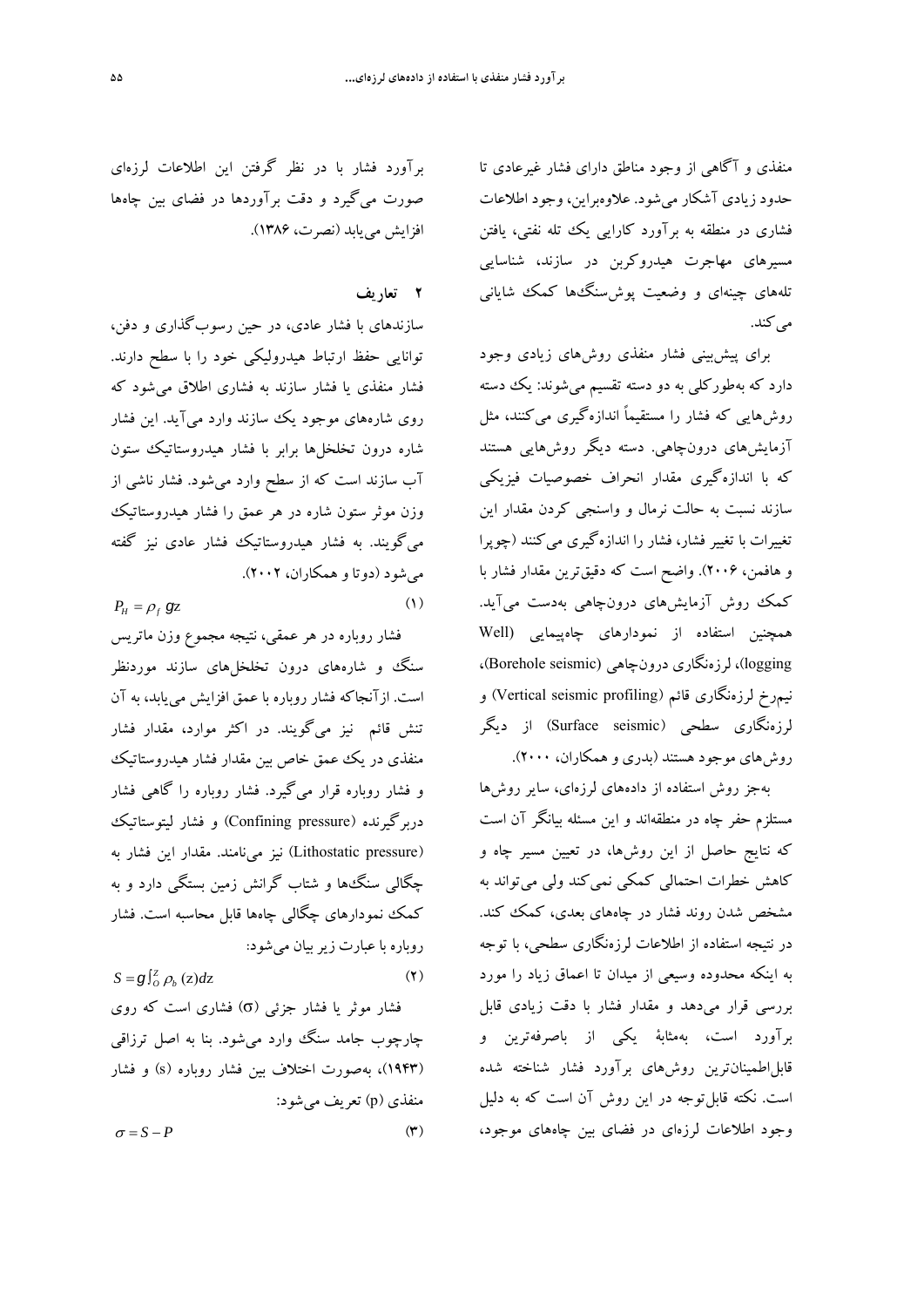فشار موثر كميت اصلي در كنترل روند تحكيم سنگهاي رسوبي است و هر شرايطي در يك عمق معين كه باعث كاهش فشار موثر شود، روند تحكيم را كاهش ميدهد و باعث فشار غيرعادي (يا فشار زياد) ميشود.

**3 روش كار**  در اين بخش مراحل پيشبيني فشار به صورت مرحلهبهمرحله بيان خواهد شد. اين مراحل فهرستوار در زيرآورده شدهاست: - واسنجي كردن سرعت حاصل از پردازش با سرعت نمودار صوتي با روشهاي زمينآماري - محاسبه ضرايب رابطه باورز در محل چاهها و محاسبه مكعب فشار موثر با استفاده از ضرايب باورز بهدست آمده در محل چاهها. - محاسبه مكعب فشار روباره با انتگرالگيري از نمودارهاي چگالي در محل چاهها و پراكندن آن در منطقه با كوكريجينگ. - محاسبه تفاضل مكعبهاي فشار موثر و فشار روباره بهمنظور توليد مكعب فشار منفذي.

**1-3 واسنجي كردن سرعت لرزهاي حاصل از پردازش با سرعت نمودارهاي صوتي**  در اين بخش براي برآورد سرعت در كليه نقاط ميدان، ابتدا بين رديفهاي سلولهاي برانبارشي كه داراي تحليل سرعت هستند، از برآوردگر كوكريجينگ استفاده شد تا تغييرات سرعت با توجه به تغييرات زمينشناسي بهتر حفظ شود. براي كوكريجينگ لازم است كه همبستگي لازم بين متغيرهاي استفاده شده در برآورد وجود داشته باشد. در اين تحقيق متغير اول براي درونيابي بين سلولهاي برانبارشي سرعت لرزهاي و متغير دوم مقاومت صوتي است. مقاومت صوتي نتيجه وارونسازي لرزهاي صورت پذيرفته در مرحله قبل است. نتيجه اين وارونسازي در

شكل 1 آمده است:

از رسم متقابل (plot-cross (اين دو متغير در مقابل هم، ضريب همبستگي در حدود 50 درصد بهدست آمده است (شكل 2) كه بيانگر اين مسئله است كه ميتوان از اين برآوردگر براي درونيابي سرعت برانبارش استفاده كرد.

سپس واريوگرافي اين دادهها در دو منطقه بالا و پايين افق سروك صورت گرفت. بعد از واريوگرافي و بهدست آوردن پارامترهاي كوكريجينگ با استفاده از اين برآوردگر درونيابي عملي شد. مرحله بعد محاسبه اختلاف بين سرعت لرزهاي و سرعت نمودار صوتي در محل چاه بود. بهاينمنظور با توجه به تفاوت دو نوع سرعت، ابتدا سرعت حاصل از پردازش با استفاده از رابطه DIX از سرعت RMS به سرعت لايهاي تبديل شد (دن بوئر وهمكاران، ۲۰۰۶).

$$
V_{\text{int}_{i}}^{2} = \frac{t_{i}V_{RMS_{i}}^{2} - t_{i-1}V_{RMS_{i-1}}^{2}}{t_{i} - t_{i-1}}
$$
(\*)

سپس با محاسبه مقدار سرعت بازهاي در محل چاه، اختلاف آن با نمودار صوتي چاه محاسبه شد كه به آن كميت اصلاح سرعت (velocity correction factor) ميگويند. بهاينترتيب با بهدست آوردن كميت اصلاح سرعت و جمع كردن آن با مكعب سرعت اوليه، مكعب سرعت تصحيح شدهاي بهدست خواهد آمد كه داراي تفكيكپذيري بهتري نسبت به مكعب سرعت اوليه مه باشد.

**2-3 ساخت مكعب فشار موثر**

در اين بخش به منظور محاسبه فشار موثر در كل مكعب دادهها با استفاده از رابطه باورز (1992)، ابتدا بايد ضرايب اين رابطه را بهدست آورد. با توجه به اينكه فشار موثر از تفاضل فشار روباره و فشار منفذي بهدست ميآيد، ابتدا فشار روباره در محل چاهها با انتگرالگيري از نمودار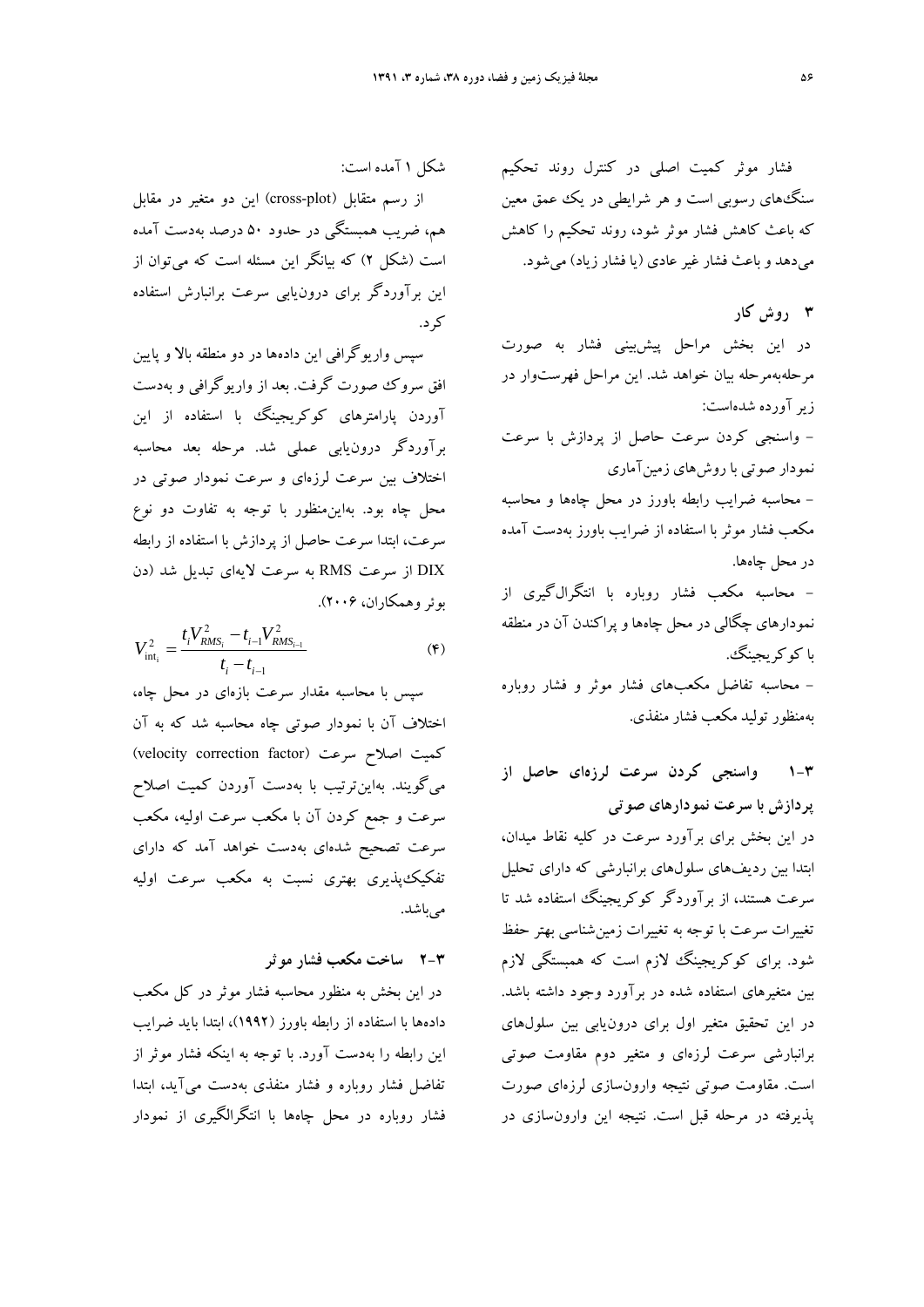چگالي محاسبه شود. با توجه به آنكه نمودار چگالي از سطح زمين شروع نميشود لذا بايد وزن سنگهاي بالاي نقطه اندازهگيري را نيز در نظر گرفت. اين كار با توجه به زمينشناسي منطقه و چگالي متوسط سنگهاي ناحيه عملي شد.

در مورد چاههاي موجود در منطقه آزمايشهاي اندازهگيري فشار انجام نشده بود و به منظور آگاهي از ميزان فشار تقريبي سازند در اعماق مورد بررسي، از گزارشهاي حفاري چاههاي منطقه و وزن گل حفاري استفاده شد. با توجه به آنكه وزن گل حفاري بهنحوي تعيين ميشود كه فشار ناشي از آن، فشار سازند در عمق سرمته را خنثي كند، اين كار درست بهنظر ميرسد (نصرت، 1386). بهاينترتيب با در دست داشتن فشار منفذي (فشار گل حفاري) و فشار روباره در محل چاهها، فشار موثر در اين محلها قابل محاسبه است. سپس با داشتن فشار موثر و سرعت لرزهاي تصحيح شده در محل چاهها، با رسم متقابل آنها رابطه باورز به اين نقاط برازش داده شد و ضرايب آن بهدست آمد. بايد توجه داشت كه

مقدار ثابتهاي رابطه باورز براي هر منطقه متفاوت است و بهتر است كه اين ضرايب با بررسيهاي آزمايشگاهي *V* با توجه به دادههاي منطقه <sup>0</sup> تعيين شود. مقدار <sup>0</sup>*<sup>V</sup>* <sup>1700</sup> *<sup>m</sup>* انتخاب شده و رابطه باورز به صورت *s* زير درآمده است:

$$
V = 1700 + 21.9 P_{\text{eff}}^{0.6} \tag{\text{F}}
$$

با در دسترس داشتن ضرايب رابطه باورز و اعمال آن به كل مكعب سرعت تصحيح شده، مكعب فشار موثر بهدست خواهد آمد (شكل 3).

**3-3 ساخت مكعب فشار روباره** 

براي محاسبه مكعب فشار روباره، ابتدا بايد مقدار اين فشار را در محل چاهها محاسبه كرد و سپس در كل مكعب دادهها برآورد كرد. در چاهها با توجه به وجود نمودارهاي چگالي با استفاده از رابطه فشار روباره و انتگرالگيري نسبت به عمق، مقدار فشار روباره محاسبه شده است.



**شكل .1** نتايج روش وارونسازي بر پايه مدل.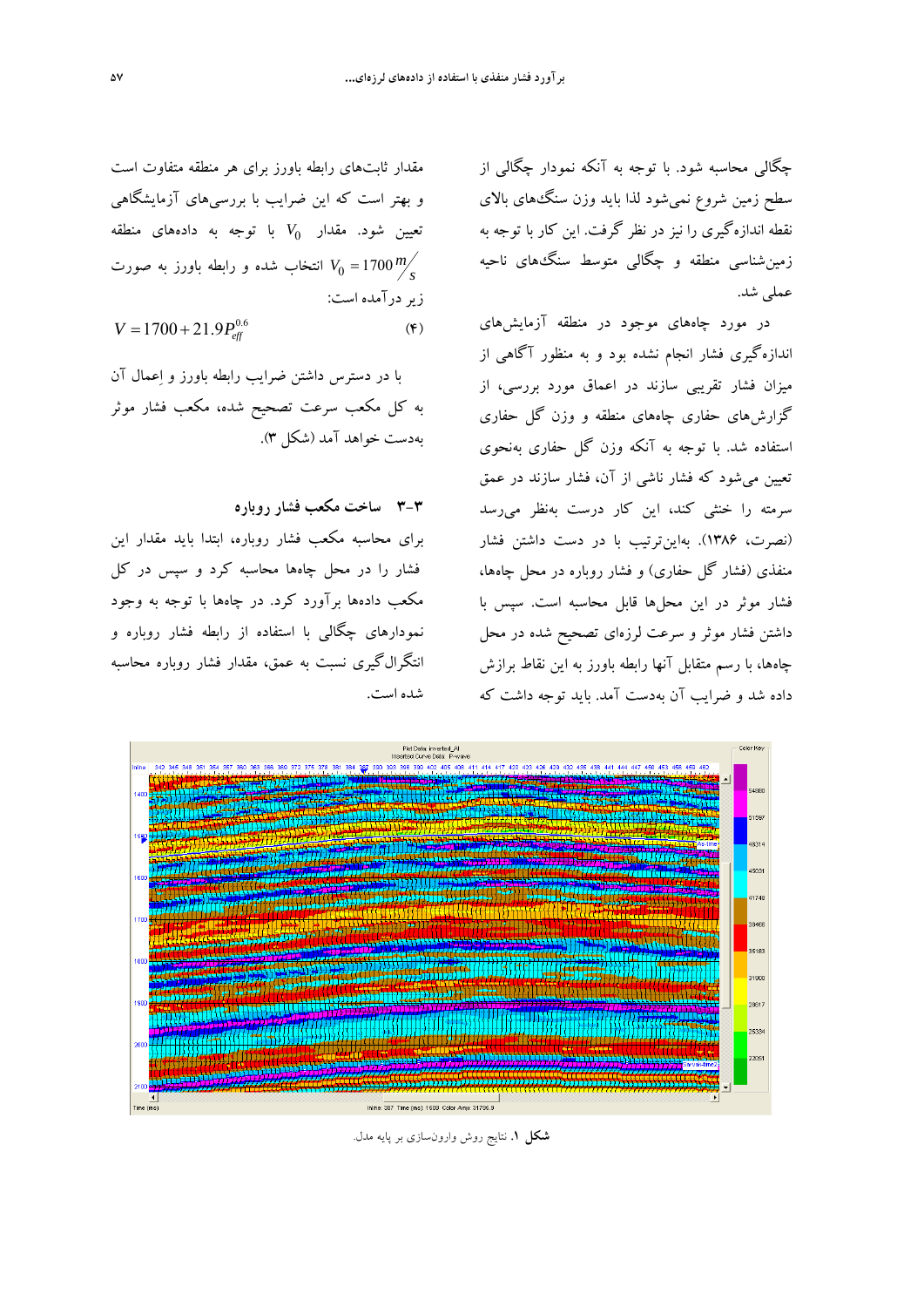

**شكل .2** رسم متقابل و ضريب همبستگي بين متغير سرعت برانبارش و مقاومت صوتي.

**4-3 ساخت مكعب فشار منفذي**  با توجه به اينكه فشار موثر و مكعب فشار روباره هر دو در يك شبكه يكسان وجود دارند و در واقع براي هر نقطه در اين شبكه مقادير اين دو فشار وجود دارد، ميتوان با محاسبه تفاضل اين دو فشار، مقدار فشار منفذي را در هر نطقه بهدست آورد (شكل 5). مشاهده ميشود كه تغييرات فشار منفذي كم است. يك مقطع برش يافته از اين مكعب نيز در شكل 6 ديده ميشود. اين نتيجه

بيانگر آن است كه فشار در افق سروك در حدود 7000 تا 8000 PSI در تغيير است و تغييرات فشار زياد نيست. با دقت در اين شكل، دو منطقه با فشار نسبتاً زياد ديده ميشود. اين تغيير در فشار ميتواند نتيجه تبديل نفت به گاز باشد. با توجه به تراكمپذيري زياد گاز و تراكمپذيري كم سنگ، تبديل مقدار كمي گاز به نفت ميتواند سبب ايجاد فشار زيادي در سازند شود**.** 



**شكل .3** مكعب فشار موثر حاصل از اعمال رابطه باورز روي مكعب سرعت تصحيح شده برحسب PSI.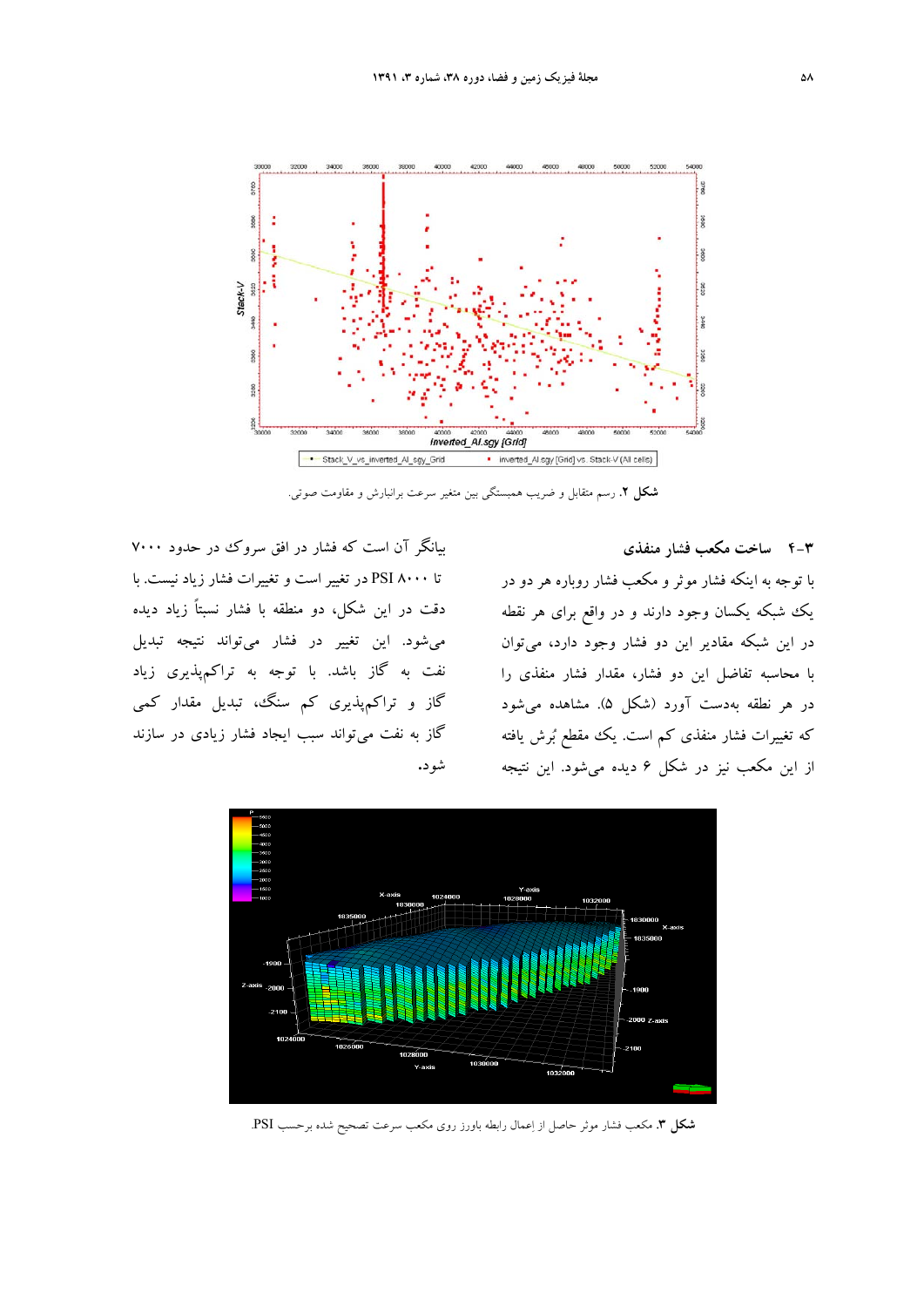

**شكل .4** فشار روباره بهدست آمده با اسفاده از برآوردگر كوكريجينگ برحسب PSI.

**4 بحث** 

در نهايت براي سنجش ميزان صحت كار انجام شده، اعتبار سنجي بر روي مقدار فشار منفذي برآورد شده در محل چاهها و مقدار فشار منفذي اوليه موجود در چاهها صورت گرفت. همانطور كه در شكل نمايان است (شكل 7)، نتايج با دقت خوبي قابل قبول است.

البته بايد به اين نكته توجه داشت كه فشار منفذي در اين چاهها با استفاده از دادههاي تجربي وزن گل حفاري بهدست آمده و دقتي كه ازآزمايشهاي درونچاهي مانند DST و RFT براي بهدست دادن فشار منفذي اوليه حاصل ميشود، بسيار بيشتر است.



**شكل .5** مكعب فشار منفذي برحسب PSI.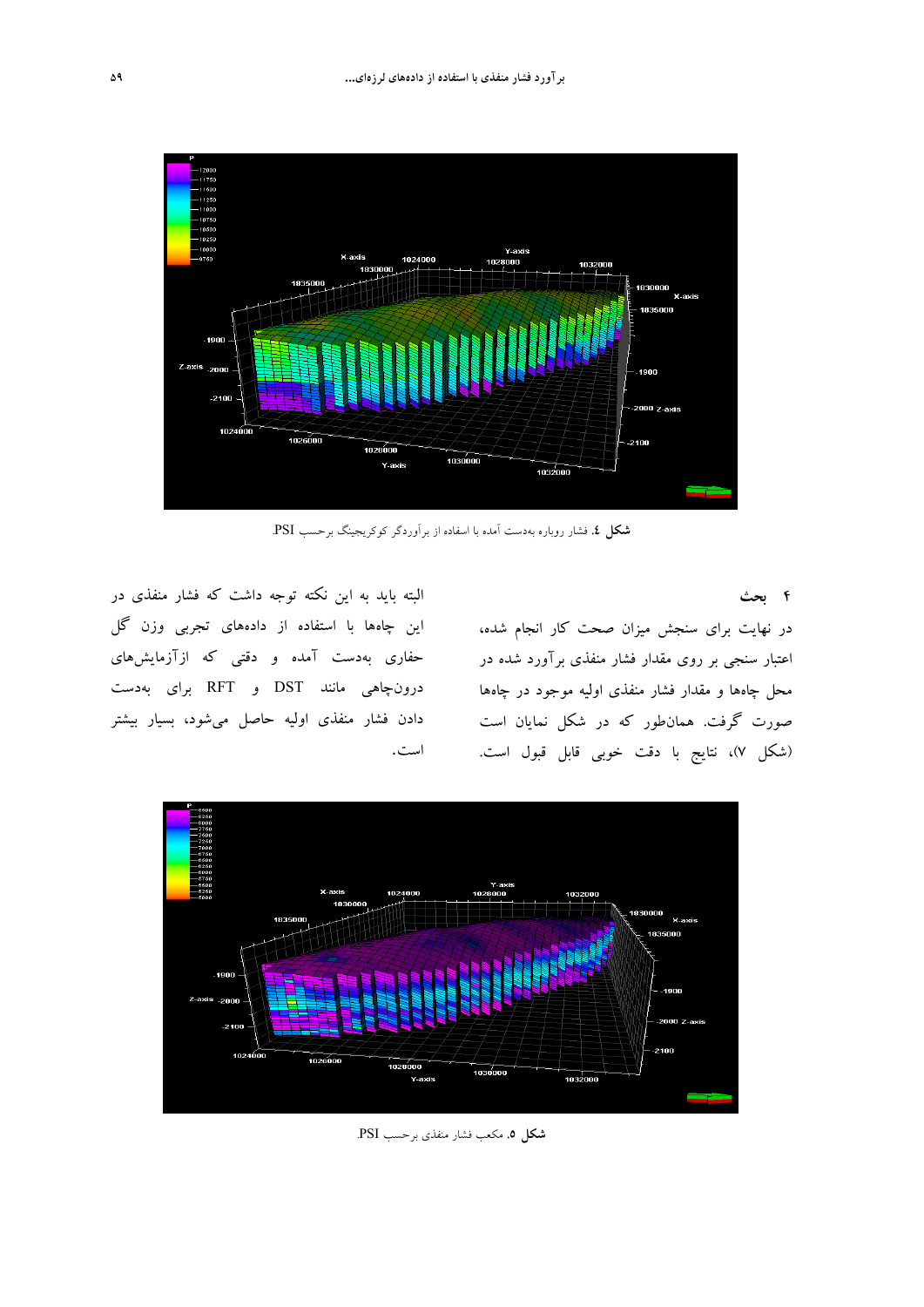

**شكل .6** برشي از مكعب فشار منفذي بر حسب PSI و دو منطقه داراي فشار بالاتر.



**شكل .7** اعتبارسنجي فشار منفذي اوليه و فشار منفذي برآورد شده در يك چاه كه وزن گل حفاري آنها درحكم فشار منفذي اوليه در نظر گرفته شده است.

**5 نتيجهگيري**  پس از اين بررسي، نتيجه حاصل بهصورت مكعب سهبعدي فشار منفذي در منطقه بهدست آمد و نتايج اعتبارسنجي در محل چاهها نشاندهنده دقت مناسب اين برآورد است. موارد زير از جمله نتايج اين تحقيق هستند: اين تحقيق روشن ساخت كه در مناطقي كه پديده فشار زياد و مشكل فشار وجود ندارد، با دقت خوبي ميتوان فشار منفذي را با استفاده از رابطه باورز معمولي و

آمده ميتوان در تحقيقاتي مانند طراحي مسير چاه، طراحي وزن گل و تعيين محل نصب لوله جداري استفاده كرد. همچنين در اين مكعب دو ناحيه با فشار نسبتاً زياد ديده ميشود كه ممكن است ناشي از تبديل نفت به گاز باشد. اين تبديل يكي از دلايل ايجاد فشار زياد در سازندهاي گوناگون است.

رابطه بنيادي ترزاقي بهدست آورد. از اين مكعب بهدست